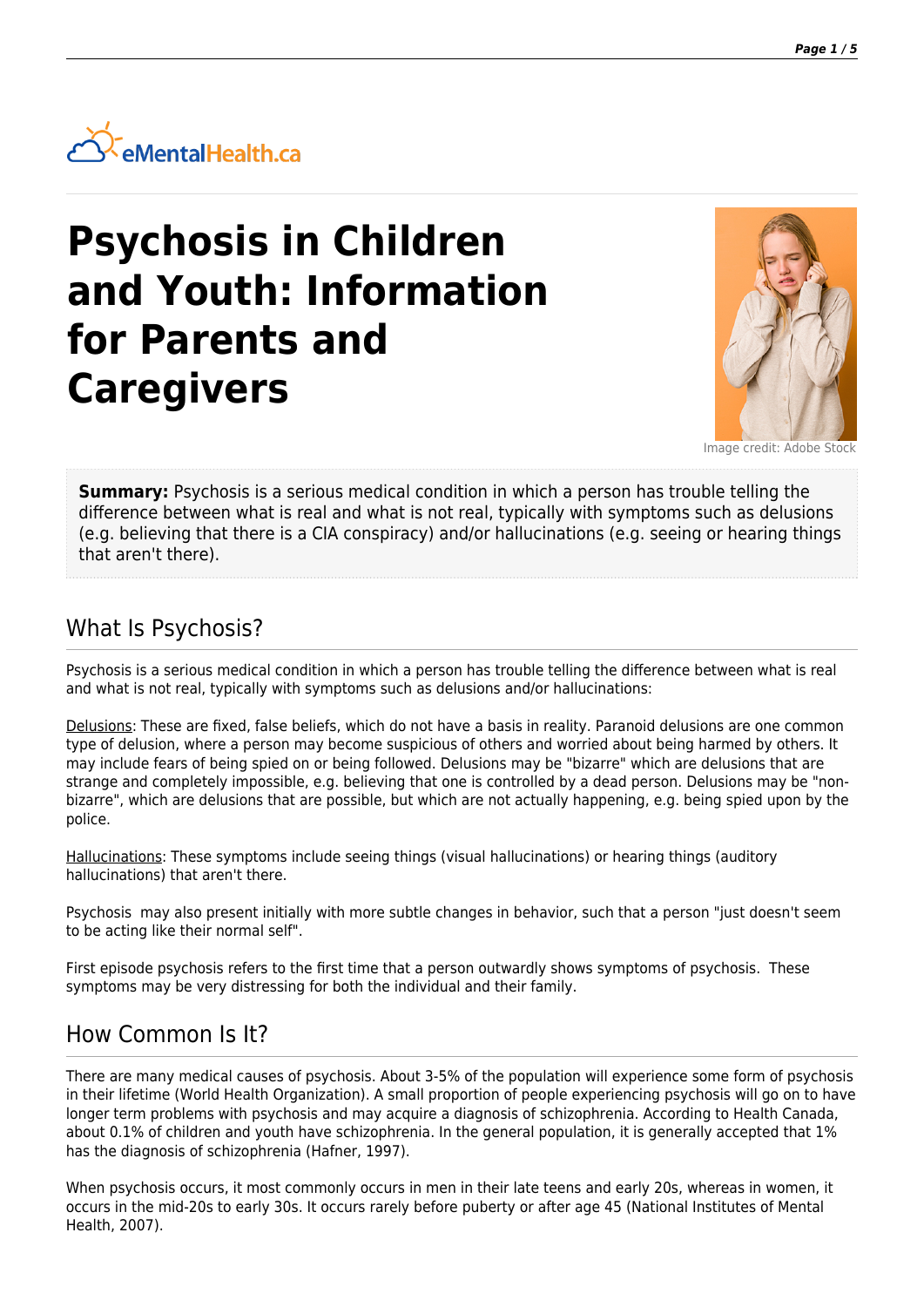# If You Suspect Psychosis

If you suspect psychosis, your child needs to be seen **as soon as possible** by a medical doctor (family physician or paediatrician). In most cases, the doctor will then refer your child to more specialized mental health services. In some communities, there are 'first episode psychosis' clinics set up to specifically assist with these types of difficulties.

Consider contacting TeleHealth Ontario and speaking to a nurse for advice, at 1-888-797-0000.

If you are worried and if services cannot be set up quickly enough, you can also simply take your child to a hospital emergency room for an assessment.

## How Is Psychosis Treated?

 A lot of emphasis is placed on identifying the first onset of symptoms because treatment can be much more effective if it is given early. (Malla 2006). Psychosis is very strongly linked to chemical imbalances of certain neurotransmitters in the brain, especially one certain type of neurotransmitter called dopamine. Various medications which address these chemical imbalances can be very effective in controlling the symptoms of psychosis. Such medications are known as 'anti-psychotics' or 'neuroleptics.'

Commonly used neuroleptics include:

- Risperidone (trade name Risperdal ®),
- Olanzapine (trade name Zyprexa ®),
- Quetiapine (trade name Seroquel ®),
- Haloperidol (trade name Haldol ®)
- Chlorpromazine, also known simply as "CPZ".

After the symptoms of psychosis are reduced enough by medications, then the person will be better able to benefit from other interventions such as counselling / therapy.

#### Prognosis

If a person has an episode of psychosis, it is normally recommended that they remain on medication for a minimum of one year. These medications and other forms of treatment are highly effective for the vast majority of patients who have experienced an episode of psychosis. Studies show that after one year, 70% of patients who remain in active treatment will be in remission (Malla et al 2002). If a patient has had good symptom control in the first year of treatment and wishes to come off medication, then this can be arranged provided it is under close medical supervision. Some people will be symptom free, even after medication is withdrawn. A majority of patients, however, will retain a tendency to recurrent episodes of psychosis, or may even have continuing symptoms of psychosis. If symptoms of psychosis tend to be continuous, particularly for a period of longer than six months, then diagnosis of schizophrenia is made. The vast majority of such patients, however, i.e. greater than 65%, will get complete, or near-complete resolution of their symptoms with ongoing treatment.

# Helping Someone With Psychosis In General

There are numerous things that caregivers can do.

**Ensure physical health.** Help the person to eat properly (three nutritious meals a day with healthy snacks), get enough sleep, and get regular physical exercise (anything active is good, including dancing to favourite music or playing "air-guitar".) Street drugs should be avoided as much as possible.

**Help your child to get treatment.** Help your child get to doctor's appointments. If medications have been prescribed, then support the person in taking their medications.

**Emotional support**: caregivers might say something like "I want you to know that I'm here for you. How can I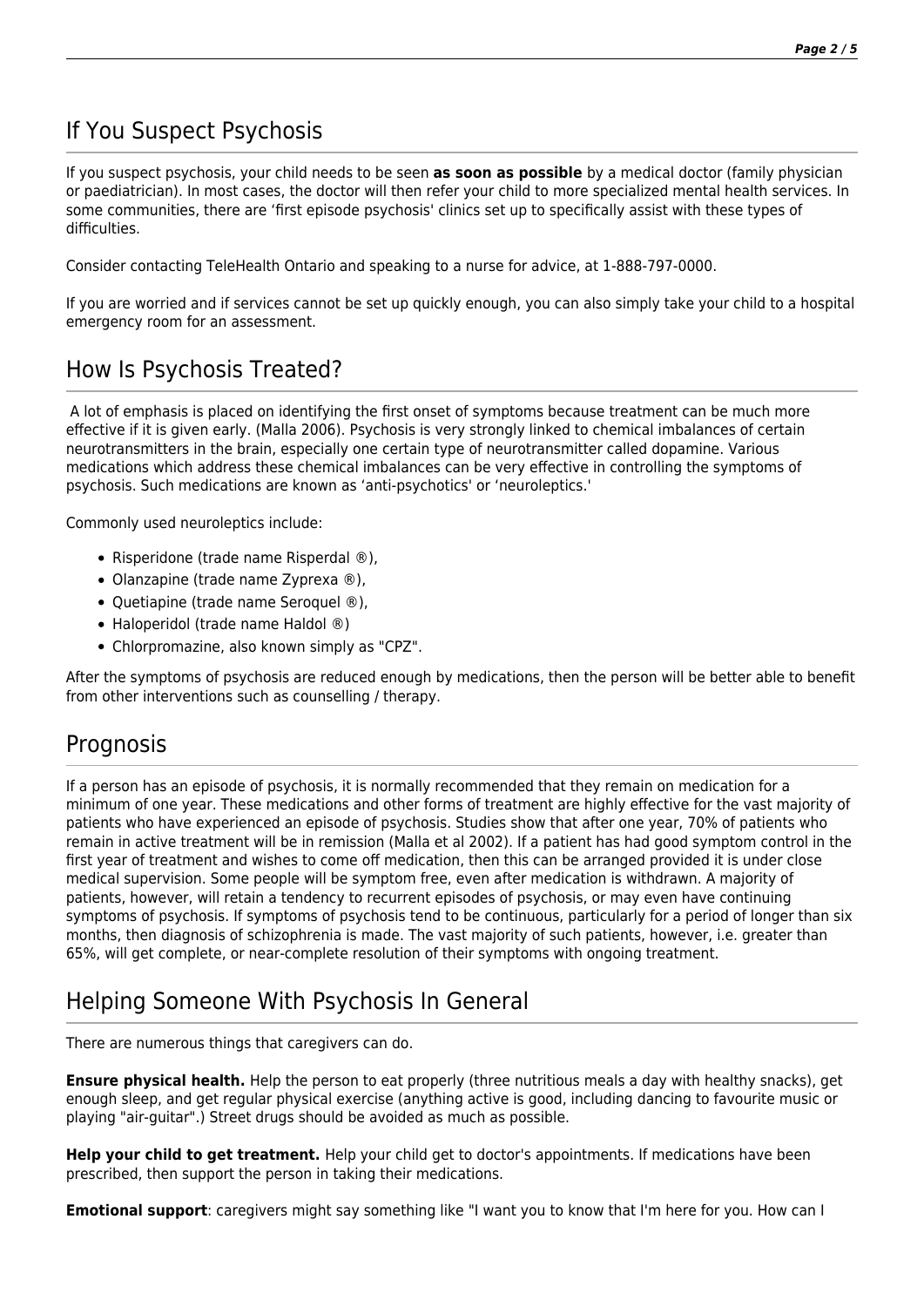help you?" "Tell me what I can do to support you."

**Don't invalidate the other person.** Don't laugh or tell the other person that s/he is stupid or crazy, as this will make the other person less interested in confiding with you. Don't say "its just in your head."

**Get support from people that your relative trusts.** If there is a particular person that your relative trusts (and if you trust that person as well!), enlist that person's help.

**Reduce stress.** Psychosis is made worse if the person is under a lot of stress. Help the person identify what stresses they are under, and come up with a plan to deal with each one of them.

**Figure out what helps.** Assist the person to keep track of what helps, and what doesn't help their symptoms. Keeping a diary can help with this.

**Keep things calm and avoid over stimulation.** Psychosis makes people sensitive to being overloaded. If there is too much going on (e.g. if too many people are around), help the person with psychosis to take a break by suggesting a quiet walk or having nap...

**Care for the caregiver.** If you are looking after someone with psychosis, make sure that you have someone to talk to who understands your experience, and that you take a break too! If you get burnt out, then who will look after your loved one?

## Helping Someone Who Has Delusions

**Validate the other person, but without reinforcing any delusions.** Caregivers might say something like "You're telling me that you're worried about the CIA spying and following you. How's that feel?" Then, after the other person talks about how s/he is feeling, it is important to validate that feeling. "I can completely see how you might feel scared. I'd feel scared too, if I felt that I was being followed." In this way, you can empathize with how the person is feeling, without necessarily needing to say that you agree with the delusion.

**Help the other person challenge unhelpful thoughts.** In a gentle way, caregivers could try to show the other person the evidence for and against the delusion, in an attempt to help the person see that there is no evidence for the delusion. Caregivers might say, "I hear what you're saying. Tell me - what have you noticed that leads you to think that you're being followed?" "Why would they follow you?" "Are there any other possibilities?" Ask for permission before telling the other person that their thoughts might not be correct. "I care about you - would you be okay if I gave you my thoughts?" "Based on what you've told me, you have done nothing wrong, so there is no reason for the police to be following you."

**Help the other person replace unhelpful with more helpful thoughts.** "You told me you wanted to not feel so scared all the time. Instead of thinking, 'everyone is out to get me', are there other, more helpful thoughts that would make you feel safer?"

# Coping Strategies For Hallucinations

**Avoid things that worsen hallucinations.** Avoid chemicals such as stimulants (like caffeine), alcohol and street drugs (especially marijuana, hallucinogens and stimulants).

**Keep busy.** Hallucinations often happen when people are bored. Keep busy by doing things that require attention such as

- Listening to music
- Reading a book
- Talking to someone.

**Talking to yourself**. Many people say that talking aloud helps. Try humming or singing quietly to yourself. Repeat a calming phrase, such as "I am safe, I am okay." Try reading aloud. You can get something called a "whisper-phone" if your talking disturbs others -- a whisper phone is a plumbing joint, where you speak into it and you can hear the sound, but it doesn't disturb others.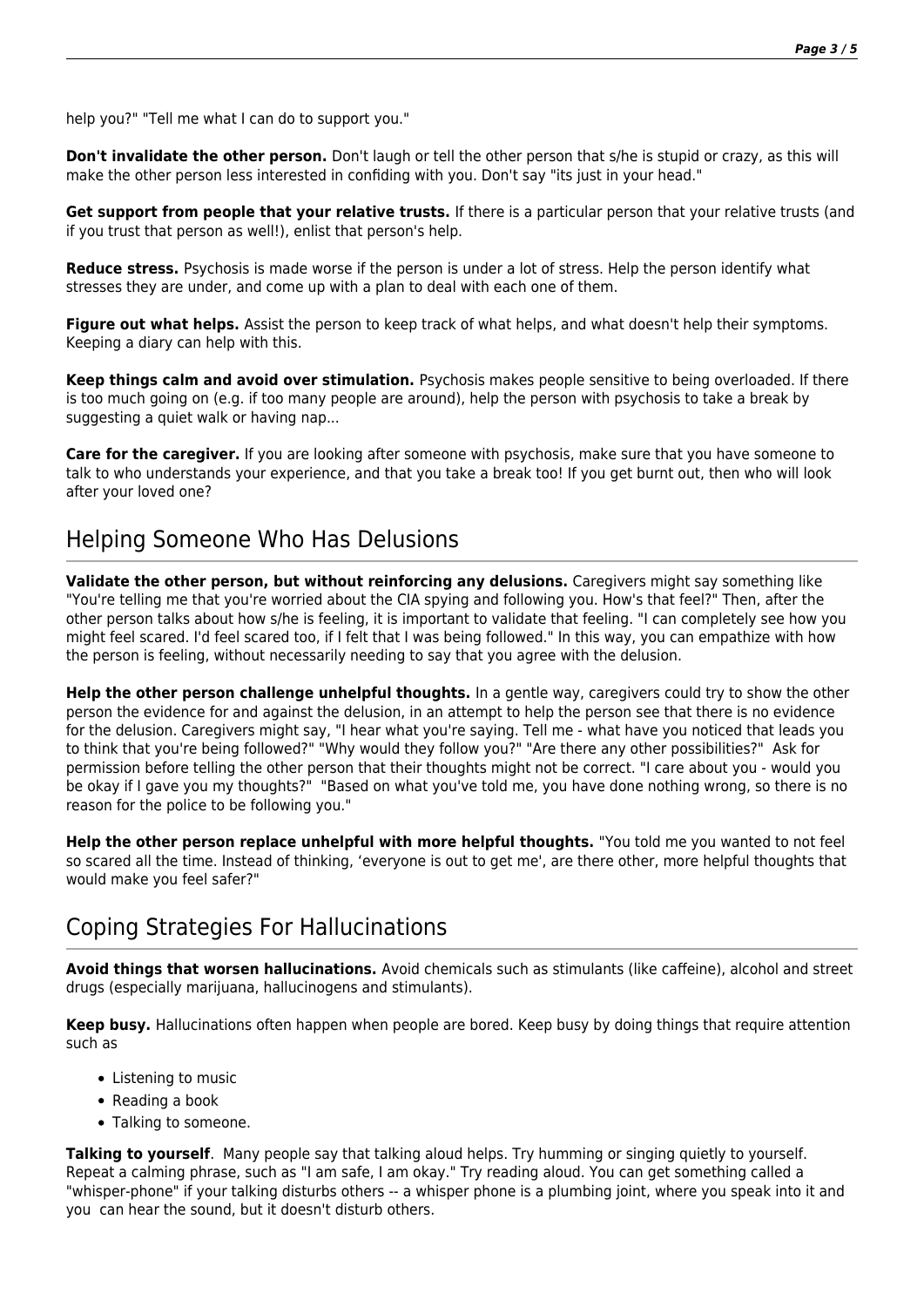**Use affirmations.** Using affirmations is essentially replacing any negative or criticizing voices with more positive voices.

- Say to yourself "I am a good person" or something along those lines.
- Ask people to write down good things about you on a piece of paper so you can read it when the negative voices start.
- Tape record what people like about you and also what you feel are positive qualities that you have. Listen to it.

### Your Role in Your Loved One's Recovery

**Recordkeeping.** Recovering from psychosis may be complicated - you can help by keeping a record of changes in behaviour, medication trials, important contact information etc.

**Part of the Treatment Team** - Be prepared to interface with doctors and service providers**.** A person experiencing psychosis may not be thinking clearly - you, as a caregiver, have a role to play by sharing important information and specific concerns regarding the health of your relative. Even if issues of confidentiality may prevent a service provider from giving you information, it is still very useful for you to provide them with information.

**Importance of Hope -** Recovery is a process that is different for each person. Your relative may become impatient or discouraged. Be supportive and positive. Understand that small steps forward may be huge accomplishments for the person with psychosis..

# Getting Help

Mental health services are organized differently depending on which province or territory you live in.

#### **See a doctor**

No matter where you live, one good place to start is to see your child's paediatrician or family physician who can help point you in the right direction for getting help.

### Further Readings

#### **Useful Websites**

The Offord Centre has information about a variety of mental health conditions in parent-friendly language. <http://www.knowledge.offordcentre.com/>

#### **Useful Books**

- Coping with Schizophrenia: A Guide for Families, by E. Kelly, 2001.
- Learning about Schizophrenia, Rays of Hope, A Reference Manual for Families & Caregivers, 2006 Available online at: <http://www.schizophrenia.ca/szreference.html>
- Schizophrenia: A Journey to Recovery -Consumer and Family Guide to Assessment and Treatment- Available online at: <http://www.schizophrenia.ca/mysql/CPAGuidelinesFinalE.pdf>

#### References

Hafner et al.: Epidemiology of schizophrenia. Canadian Journal of Psychiatry vol 42:139-51, 1997.

Malla et al.: Status of patients with first-episode psychosis after one year of phase-specific community-oriented treatment. Psychiatric Services, 53: 458-463, April 2002.

Malla et al: Predictors of rate and time to remission in first episode psychosis: a tow year outcome study.